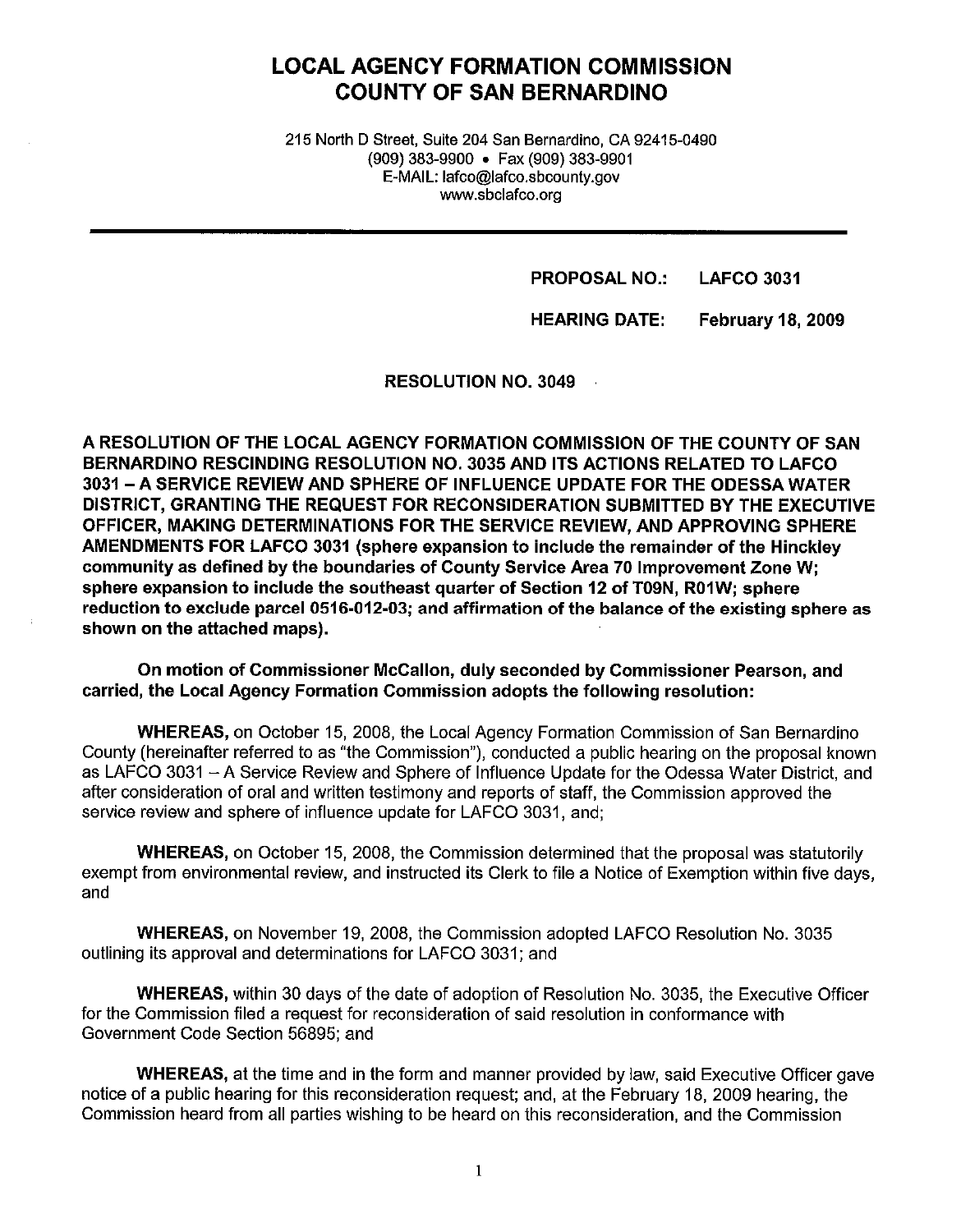closed the hearing; and

**WHEREAS,** on February 18, 2009, the Commission determined to rescind Resolution No. 3035 and its actions related to LAFCO 3031 and approved the Request for Reconsideration submitted by the Executive Officer for LAFCO 3031; and

**WHEREAS,** a service review mandated by Government Code 56430 and a sphere of influence update mandated by Government Code Section 56425 have been conducted by the Local Agency Formation Commission of the County of San Bernardino (hereinafter referred to as "the Commission") in accordance with the Cortese-Knox-Hertzberg Local Government Reorganization Act of 2000 (Government Code Sections 56000 et seq.); and

**WHEREAS,** the Executive Officer has reviewed available information and prepared a report including her recommendations thereon, the filings and report and related information having been presented to and considered by this Commission; and,

**WHEREAS,** at the hearing, this Commission heard and received all oral and written protests; the Commission considered all plans and proposed changes of organization, objections and evidence which were made, presented, or filed; it received evidence as to whether the territory is inhabited or uninhabited, improved or unimproved; and all persons present were given an opportunity to hear and be heard in respect to any matter relating to the application, in evidence presented at the hearing;

**WHEREAS,** a statutory exemption has been issued pursuant to the provisions of the California Environmental Quality Act (CEQA) indicating that this service review and sphere of influence update are statutorily exempt from CEQA and such exemption was adopted by this Commission on February 18, 2009 for the modified proposal, and the Clerk was directed to file a Notice of Exemption within five working days of its adoption;

**WHEREAS,** based on presently existing evidence, facts, and circumstances filed with the Local Agency Formation Commission and considered by this Commission, it is determined that the following sphere of influence determinations should be made for the Odessa Water District (hereafter shown as the District):

- (1) Expand the sphere of influence to include the remainder of the Hinckley community as defined by the boundaries of County Service Area 70 Improvement Zone W; and
- (2) Expand the sphere to include the southeast quarter of Section 12 of T09N, R01W;
- (3) Reduce the sphere to exclude parcel 0516-012-03 located in the northern half of Section 19 of T09N, R01E; and
- (4) Affirm the balance of the existing sphere of influence for the District

as more specifically depicted on the maps attached hereto as Exhibits "A" and "A-1 "; and,

**WHEREAS,** the determinations required by Government Code Section 56430 and local Commission policy are included in the report prepared and submitted to the Commission dated October 7, 2008 and received and filed by the Commission on October 15, 2008, a complete copy of which is on file in the LAFCO office. The sphere amendments approved on February 18, 2009. do not change the previous municipal service review determinations required by Government Code Section 56430. The determinations of the Commission are: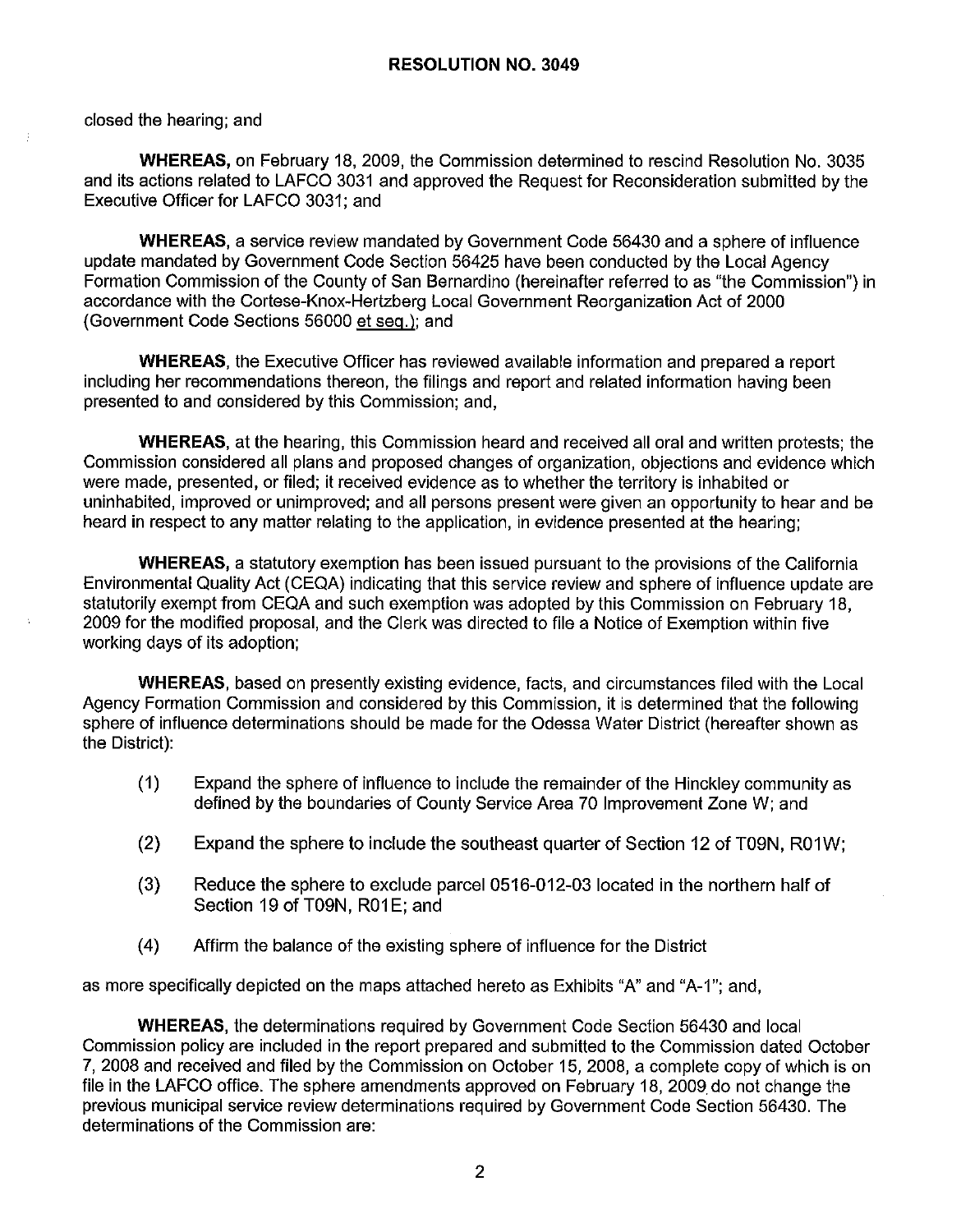## **1. Growth and population projections for the affected area:**

The District's jurisdiction and sphere are coterminous with the City of Barstow's jurisdiction and sphere. Therefore, the growth and population projections for the City are used for the District.

#### Within District

According to the State Department of Finance, the City had an estimated population of 23,943 in 2007. The City's population projections, which were developed using the Southern California Association of Government (SCAG) projections, are listed in five-year increments, as follows:

| $2010 - 25,401$ | $2025 - 35,430$ |
|-----------------|-----------------|
| $2015 - 28,831$ | $2030 - 38,571$ |
| $2020 - 32,215$ |                 |

Build-out within the City is approximately 130,000 persons based on the current land use designations. Within the City limits is a proposed development project for 219 lots along Jasper Road north of Citrine Road. This area was recently annexed to the City effective June 2008.

Most of the anticipated growth is expected to occur in three areas identified in the City's General Plan:

- Residential growth in the three-mile wide corridor between Rimrock Road and Linda Vista Road
- Industrial growth in the City's Business Park (on West Main Street, east of Highway 58) and Industrial Park (west side of Lenwood Road, north of West Main Street)
- Commercial growth in the Lenwood Specific Plan area (east side of 1-15 between Lenwood Road and Outlet Center Drive)

#### Sphere of Influence

Utilizing the growth forecast for transportation analysis zones, as identified in the Southern California Association of Governments 2008 Regional Transportation Growth Forecast, the City's sphere of influence population projections are as follows:

| $2010 - 10,381$ | $2025 - 12,212$ |
|-----------------|-----------------|
| $2015 - 11050$  | $2030 - 13,006$ |
| $2020 - 11,585$ |                 |

LAFCO staff has received project notices which anticipate General Plan Amendments, tentative tract developments, and Conditional Use Permits for increased residential development within the sphere area. A review of the project notices that have been submitted for County Land Use Planning review from 2004 through present indicate the potential for creation of 134 lots. These projects are adequately accounted for in the projections listed above. Additionally, there is a specific plan adopted by the City of Barstow in 1988 for the Lenwood community which guides development for the future in this area consistent with the City's General Plan.

Historical trends indicate low growth in the community in comparison with other urban areas of the North Desert region of the County. However, there are planned developments anticipated in the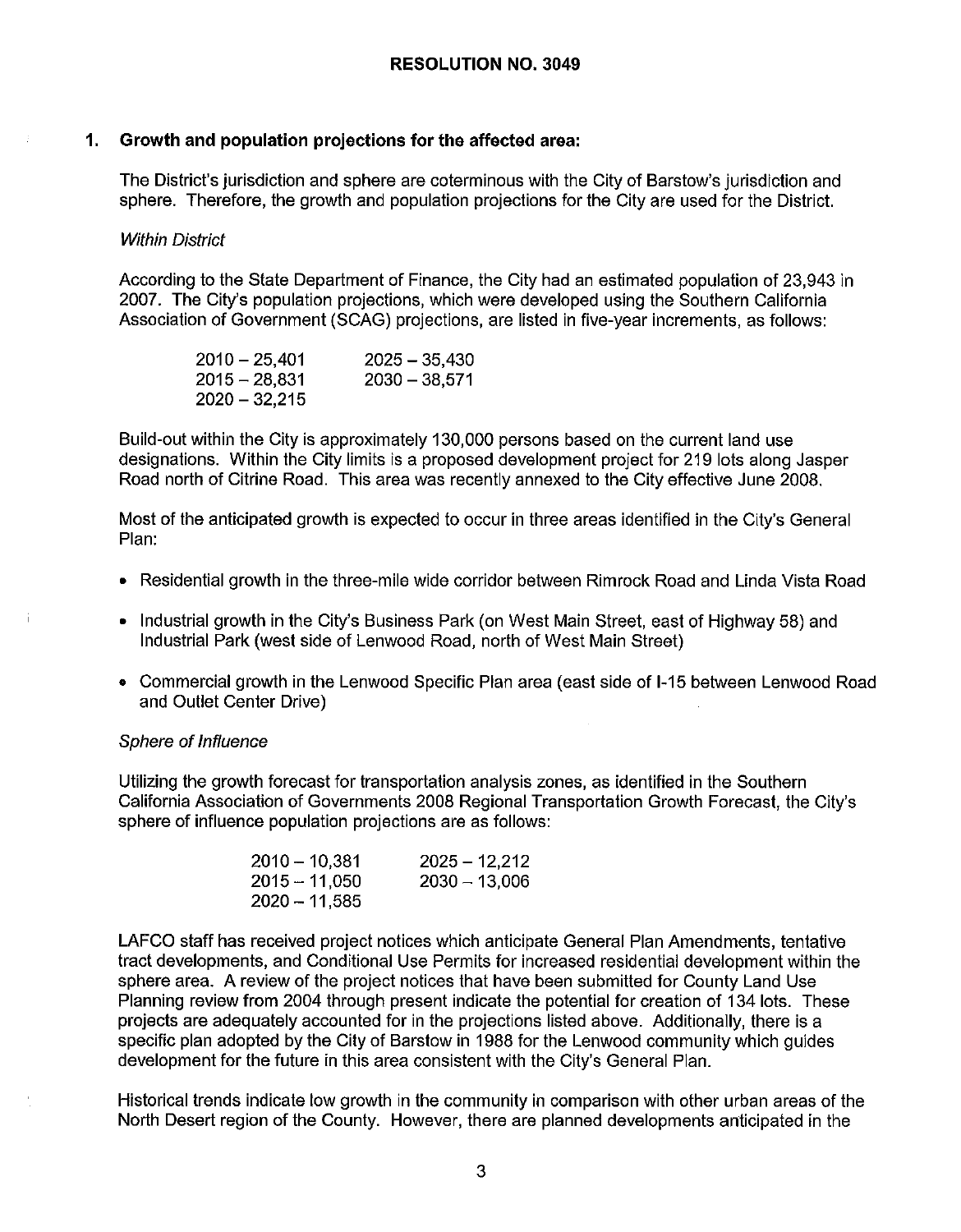future such as the Waterman Junction development. These future projects will increase the need for public services within the existing City boundaries as well as within the unincorporated sphere area. However, the single most tangible factor that could limit growth will be the availability of water.

# **2. Present and planned capacity of public facilities and adequacy of public services, including infrastructure needs or deficiencies:**

The District has indicated that only in the event that Golden State Water Company cannot serve the community's needs would the District engage in retail water services. Pursuant to Odessa Water District Act, the District is authorized to provide the following in cooperation with Mojave Water Agency, consistent with the Mojave Water Agency's plans, policies, standards and water management plan criteria:

- Acquire water and water rights within or out of the state
- Develop, store, and transport water
- Provide, sell, and deliver water for all beneficial purposes
- Fix the rates for water, and the amount of water standby or availability service charge or assessment
- Acquire, construct, operate, and maintain any and all works, facilities, improvements, and property necessary or convenient to the exercise of the powers granted by this act.

The District has no adopted plans to reference. Since its activities must be consistent with Mojave Water Agency's plans, pursuant to its enabling legislation, the District utilizes the Mojave Water Agency's plans.

#### Water Rights

The District has water production rights (also known as Base Annual Production) to assure 299 acrefeet (AF) annually. The District is within the Centro sub-region, and Free Production Allowance (FPA) is currently at 80% of Base Annual Production, which permits the district 204 AF of FPA for FY 2008-09. As noted in the most recent Watermaster Annual Report, further rampdown is not necessary at this time. Typically, producers are required to replace any water pumped above their FPA by paying the Mojave Basin Area Watermaster to purchase supplemental water or by purchasing unused production rights from another party. As indicated in the table below, the District has no obligations since it does not produce water. However, it has leased its annual water allocation. In Water Year 2005-06, the District leased it's FPA to the Victor Valley Water District (now the Victorville Water District and a subsidiary of the City of Victorville) for \$19,200.

# **Odessa Water District Water Production and Water Obligations**

(units in acre feet unless otherwise noted)

| <b>Water Year</b> | Free<br><b>Production</b><br>Allowance<br>(FPA) | Carryover<br>from Prior<br>Year | <b>Verified</b><br>Production | <b>Unused FPA</b><br>or<br>(Water<br><b>Production</b><br>in Excess of<br>FPA) | <b>Transfers to</b><br><b>Other Water</b><br><b>Agencies</b> | <b>Replacement</b><br>Water<br>Obligation<br>(Agency<br>overdraft) | <b>Makeup Water</b><br><b>Obligation</b><br>(Watermaster<br>replacement tol<br>the sub-basin) |
|-------------------|-------------------------------------------------|---------------------------------|-------------------------------|--------------------------------------------------------------------------------|--------------------------------------------------------------|--------------------------------------------------------------------|-----------------------------------------------------------------------------------------------|
| 2003-04           | 240                                             | 240                             | 0                             |                                                                                | (480)                                                        | \$0                                                                | \$0                                                                                           |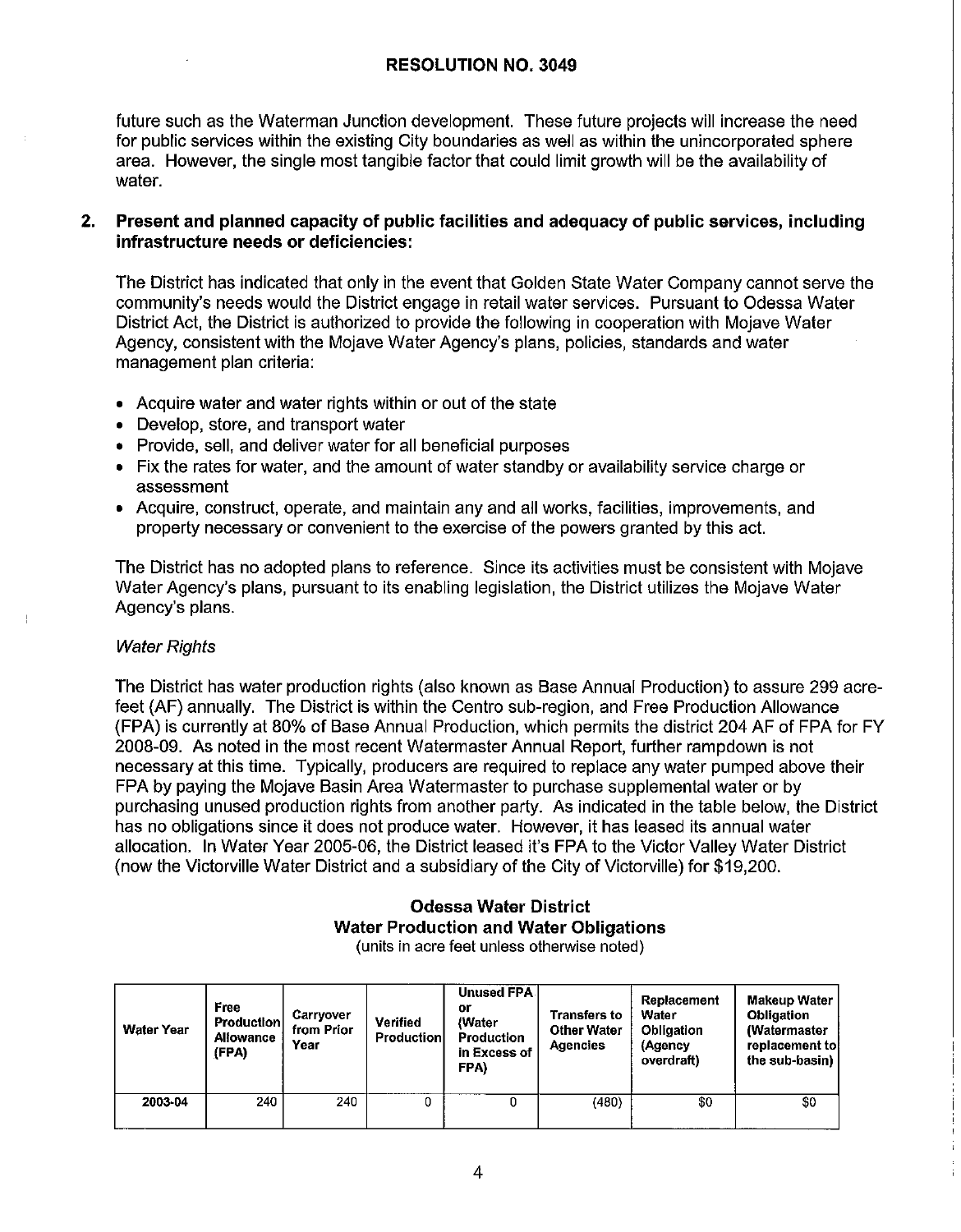| 2004-05   | 240 | 240           | υ      | 240 | (240)                    | \$0 | \$0    |
|-----------|-----|---------------|--------|-----|--------------------------|-----|--------|
| 2005-06   | 240 | 240           | U      | 240 | (240)                    | \$0 | \$0    |
| 2006-07*  | 240 | 240           | 0      | 240 | r<br>ັບ                  | \$0 | \$0    |
| 2007-08** | 240 | 240           | n/a    | n/a | n/a                      | n a | n/a    |
| 2008-09   | 240 | $\sim$ $\sim$ | $\sim$ | --  | $\overline{\phantom{m}}$ | --  | $\sim$ |

**sources; Mojave Basin Area Watermaster, Annual Reports of the Mojave Basin Area Watermaster for Water Years**  2003/04 through 2006/07, (April 1, 2005 through April 1, 2008).

**Mojave Basin Area Watermaster, Request for Assignment of Carryover Right in Lieu of Payment of Replacement Water Assessments Recommended for Filing. For Water Years 2002/03 through 2006/07.** 

\* **Transfers from other water agencies not accounted for yet and data is subject to amendment In Appendix I in Fifteenth Annual Report of the Watermaster due April 2009.** 

\*\* **Draft data {Appendix B) not available until January 2009.** 

### **3. Financial ability of agencies to provide services:**

Although an independent special district, the materials provided by the District did not include a budget or audit. City staff has indicated that for budgeting and auditing purposes, it is considered a component unit of the City. However, the District neither has its own section of the City budget nor its own dedicated fund.

The District does not own or operate any facilities, and its sole source of income is the sale of its annual water allocation from the Watermaster. The District does have several funding options available if it chooses to pursue its water endeavors. These include improvement bonds, revenue bonds and short-term borrowing based on the value of the District's water rights, and assistance from the City of Barstow and Barstow Redevelopment Agency. The District has never issued bonds for improvements or water acquisitions, and none are planned at this time.

#### **4. Status of, and opportunities for, shared facilities:**

There are no facilities shared with other agencies. Given the limited scope of the District's activities, the opportunity to share facilities is limited or non-existent.

### **5. Accountability for community service needs, including governmental structure and operational efficiencies:**

#### Local Government Structure and Community Service Needs

Pursuant to the District's Act, the District's Board of Directors is the Barstow City Council and the administrative functions of the District are to be carried out by City administration (City Clerk, City Manager, etc.). Below is the composition of the current council/board, their positions, and terms of office:

| <b>Council Member</b>    | <b>Title</b>          | Term |
|--------------------------|-----------------------|------|
| Joe Gomez                | Mayor                 | 2012 |
| Julie Hackbarth-McIntyre | <b>Council Member</b> | 2010 |
| Willie L. Hailey, Sr.    | Council Member        | 2012 |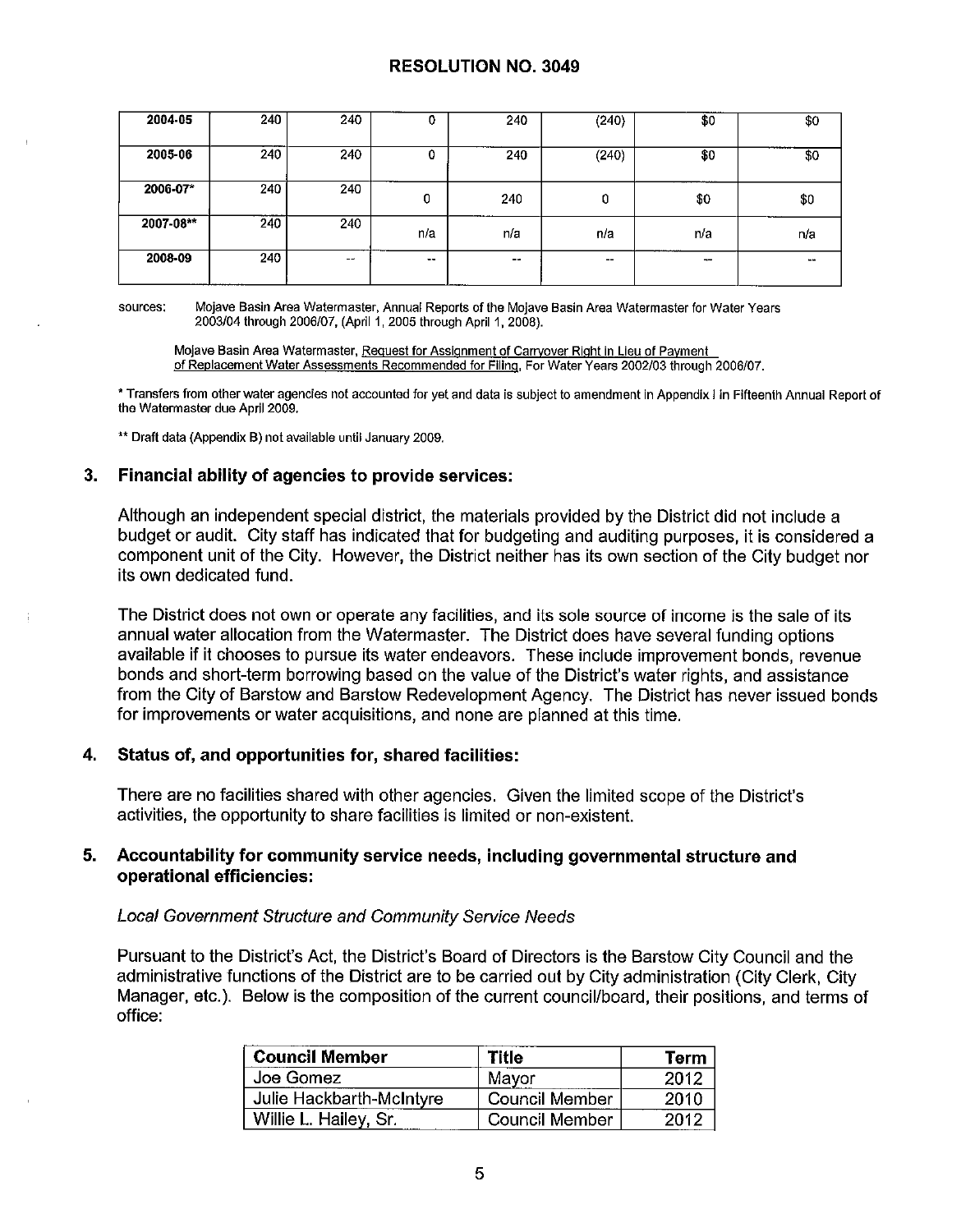| Tim Saenz            | Council Member | 2010 |
|----------------------|----------------|------|
| <b>Timothy Silva</b> | Council Member | 2010 |
| Evelyn Radel         | Treasurer      | 2012 |
| JoAnne Cousino       | Clerk          | 2012 |

Board meetings are held when needed but at least one meeting per year is held as required by law to adopt its budget. For certain items of common interest, joint meetings are held.

#### Operational Efficiency

LAFCO staff is aware of one joint agency practice, the Alliance for Water Awareness (AWAC). The District (through the City), as an AWAC member, participates in workshops, outreach events, and public education to communicate the conservation message.

Government Structure Options

There are two types of government structure options:

Out-of-Agency Service Agreements:

There are no known out-of-agency service agreements.

other Government Structure Options:

While the discussion of some government structure options may be theoretical, a service review should address possible options.

- Expansion of the District to encompass the entirety of its sphere. Pursuant to the Odessa Water District Act, the boundaries of the District are the corporate boundaries of the City of Barstow. No expansion can take place without the concurrent expansion of the City. The City does not contemplate such an action at this time.
- Dissolution of the Odessa Water District. In this option the District is dissolved with the City becoming the successor. The Odessa Water District Act does not specify a process for dissolution of the agency; therefore, the process would be conducted under the provisions of the Cortese-Knox-Hertzberg Local Government Reorganization Act of 2000. The potential need of the services available to the District due to the water challenges in the community does not support such an action.
- Purchase of the Golden State Water Company Barstow System. The District did not provide this an option. For this option to occur, the electorate of the District would have to approve the issuance of bonds to purchase the system, in addition to Golden State agreeing to the purchase or a condemnation proceeding be undertaken. There has been no indication from either the City, the District or Golden State that this is a desirable option at this time.
- Maintenance of the status quo Neither the District nor LAFCO staff is recommending any changes to its governmental structure.

Based upon its evaluation, the Commission supports the retention of the current status of the District.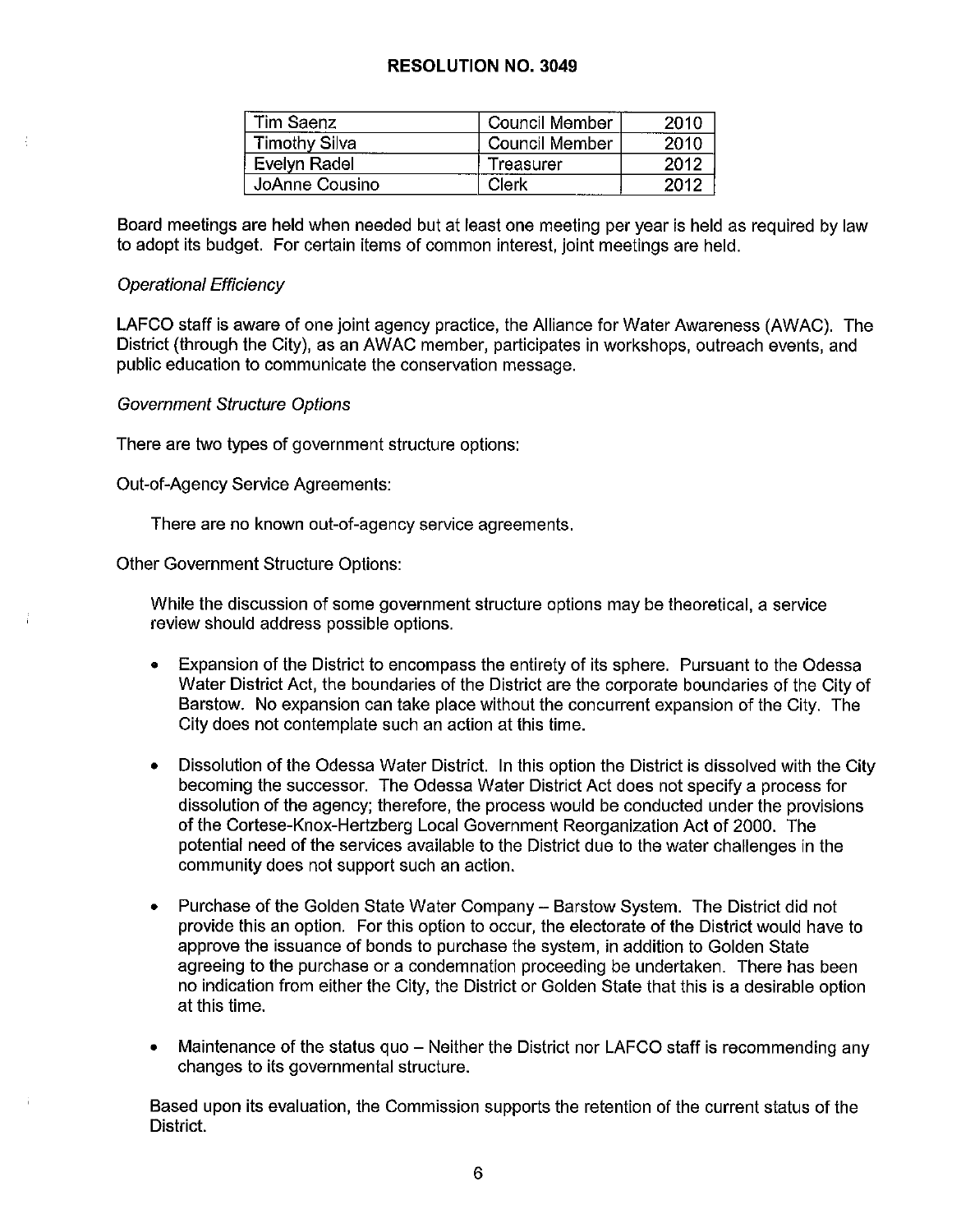**WHEREAS,** the following determinations are made in conformance with Government Code Section 56425 and local Commission policy:

## **1. Present and Planned Uses:**

Overall, the District's boundaries and sphere include the full range of densities from high density to non-developable land. Land uses also include the full range which includes open space, rural living, and residential. There are Williamson Act contracts in the sphere area which have open space and agricultural functions that will remain for a minimum period of ten years. The majority of the sphere area is a combination of vacant lands with Rural Living and Resource Conservation land use designations. The specific plan for Lenwood will guide development in the future in this area. The landownership breakdown of the community is as follows:

| <b>Land Owner</b>                    | <b>Sq Miles</b> | Percentage |
|--------------------------------------|-----------------|------------|
| Private                              | 120.1           | 65%        |
| US Bureau of Land Management         | 57.9            | 31.3%      |
| Military                             | 6.              | 3.6%       |
| State Lands - State Lands Commission | 0.1             | 0.1%       |
| <b>Total</b>                         | 184.8           | 100.0%     |

A portion of the sphere is managed by the Bureau of Land Management, the Stoddard Valley Off-Highway Recreation Area. There is little developable land since the area is designated by the County General Plan as Resource Conservation ( open space and recreational activities - minimum lot size 40 acres) and is comprised mostly of Bureau of Land Management lands. The territory of Stoddard Valley OHV has no requirement for municipal level services based upon the public nature of the majority of the land holdings and uses and its recent inclusion within the San Bernardino Fire Protection District for fire suppression, emergency response, rescue, and ambulance. Representatives from the Bureau of Land Management - Barstow Office, state that one of the Barstow Office's goal is to make the Stoddard Valley Off-Highway Recreation Area whole by acquiring all the private lands within the recreation area.

The sphere of influence for the District includes roughly half of the Hinkley community as defined by the boundaries of County Service Area 70 Improvement Zone W. In looking at future service delivery and community needs, the Commission determined to expand the sphere of influence of the District to include the entirety of the Hinkley community. County General Plan land use designations are primarily comprised of Rural Living, Residential Single, and Special Development - Residential. Other land use designations include Resource Conservation, General Commercial, and Neighborhood Commercial.

# **2. Present and Probable Need for Public Facilities and Services:**

In the unincorporated sphere area, the present need for municipal services is minimal since it is predominantly vacant land. Given the anticipated growth within the sphere territory, residential projects will require water along with all other municipal level services.

The need for providing a supplemental water supply for new development that cannot be served by the community's principal water supplier, Golden State Water Company, was one reason for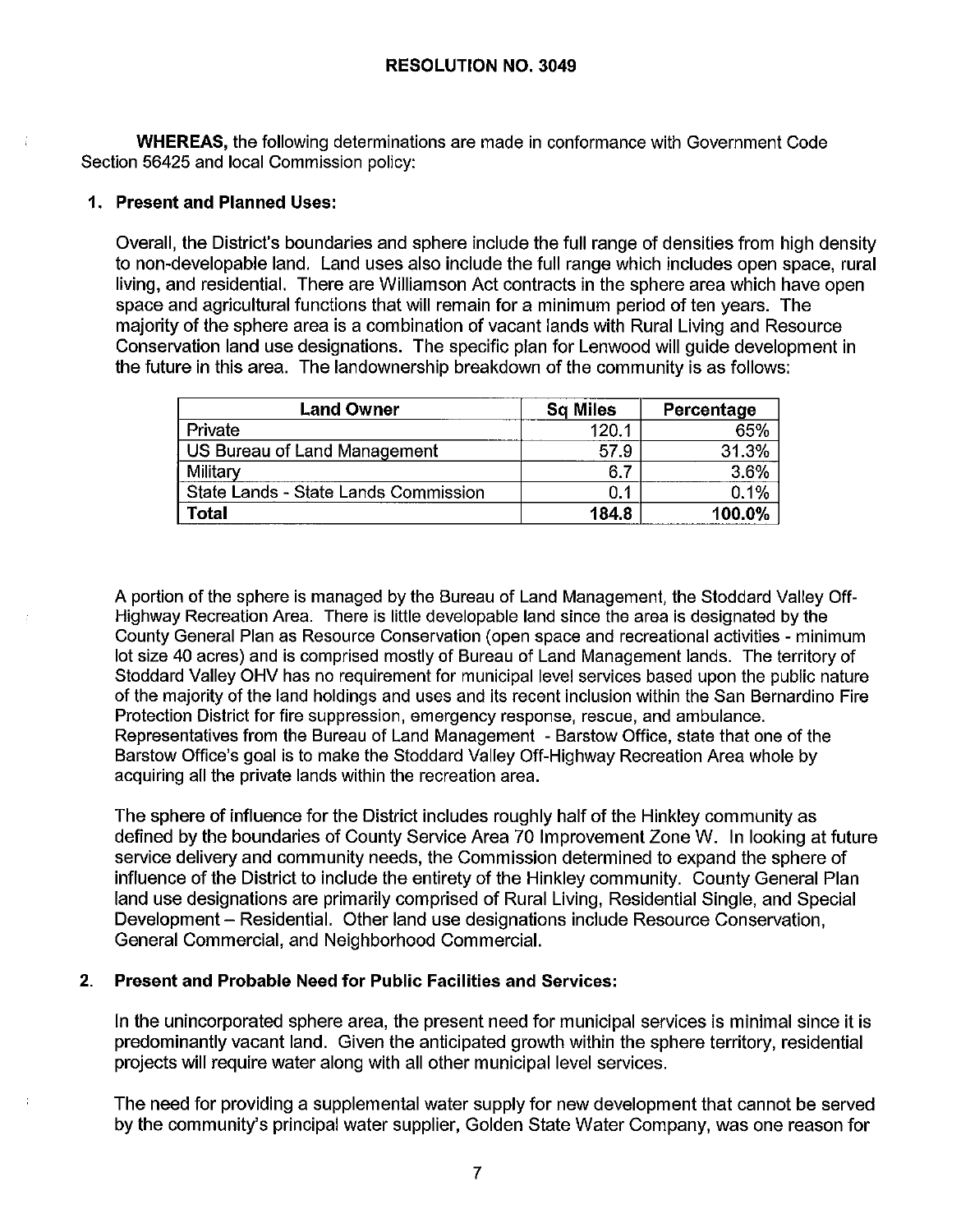seeking the special legislation to establish the District. The District has indicated only in the event that Golden State Water Company cannot serve the community's needs would the District engage in retail water services.

# **3. Present Capacity of Public Facilities and Adequacy of Public Services**

The District does not operate any public facilities at this time. In the sphere area there is some retail water provided by other agencies, and there are sparse developments with on-site services such as wells and septic systems.

# **4. Social and Economic Communities of Interest:**

The City is the core of the social and economic community of interest for the Barstow community. Within the unincorporated sphere, there are four distinct social communities: Barstow Heights, Hinkley, Grandview, and Lenwood. The Odessa Water District Act ties the District's boundaries to those of the City. The economic driver for the community is transportation, as the community is a transportation junction. The community is within the Barstow Unified School District except for a small portion on the east that extends into the Silver Valley Unified School District.

# 5. **Additional Determinations**

- The Commission's Environmental Consultant, Tom Dodson and Associates, has determined the changes outlined for the Odessa Water District sphere of influence are statutorily exempt from environmental review.
- As required by State Law notice of the reconsideration by the Commission was provided in the same manner as for the original consideration through publication in a newspaper of general circulation, the Desert Dispatch. Individual notice of the request for reconsideration was not provided as allowed under Government Code Section 56157 as such mailing would have included more than 1,000 individual notices. As outlined in Commission Policy #27, in lieu of individual notice the publication was provided through an eighth page legal ad.
- As required by State law, individual notification was provided to affected and interested agencies, County departments, and those agencies and individuals requesting mailed notice.
- Comments from landowners/registered voters and any affected agency were reviewed and considered by the Commission in making its determinations.

**WHEREAS,** pursuant to the provisions of Government Code Section 56425(i) the range of services provided by the Odessa Water District shall be limited to the following:

| <b>DISTRICT</b>       | <b>FUNCTIONS</b> | <b>SERVICES</b>                |
|-----------------------|------------------|--------------------------------|
| Odessa Water District | Water            | Acquisition, retail, wholesale |

**WHEREAS,** having reviewed and considered the findings as outlined above, the Commission expands the sphere of influence to include the remainder of the Hinckley community as defined by the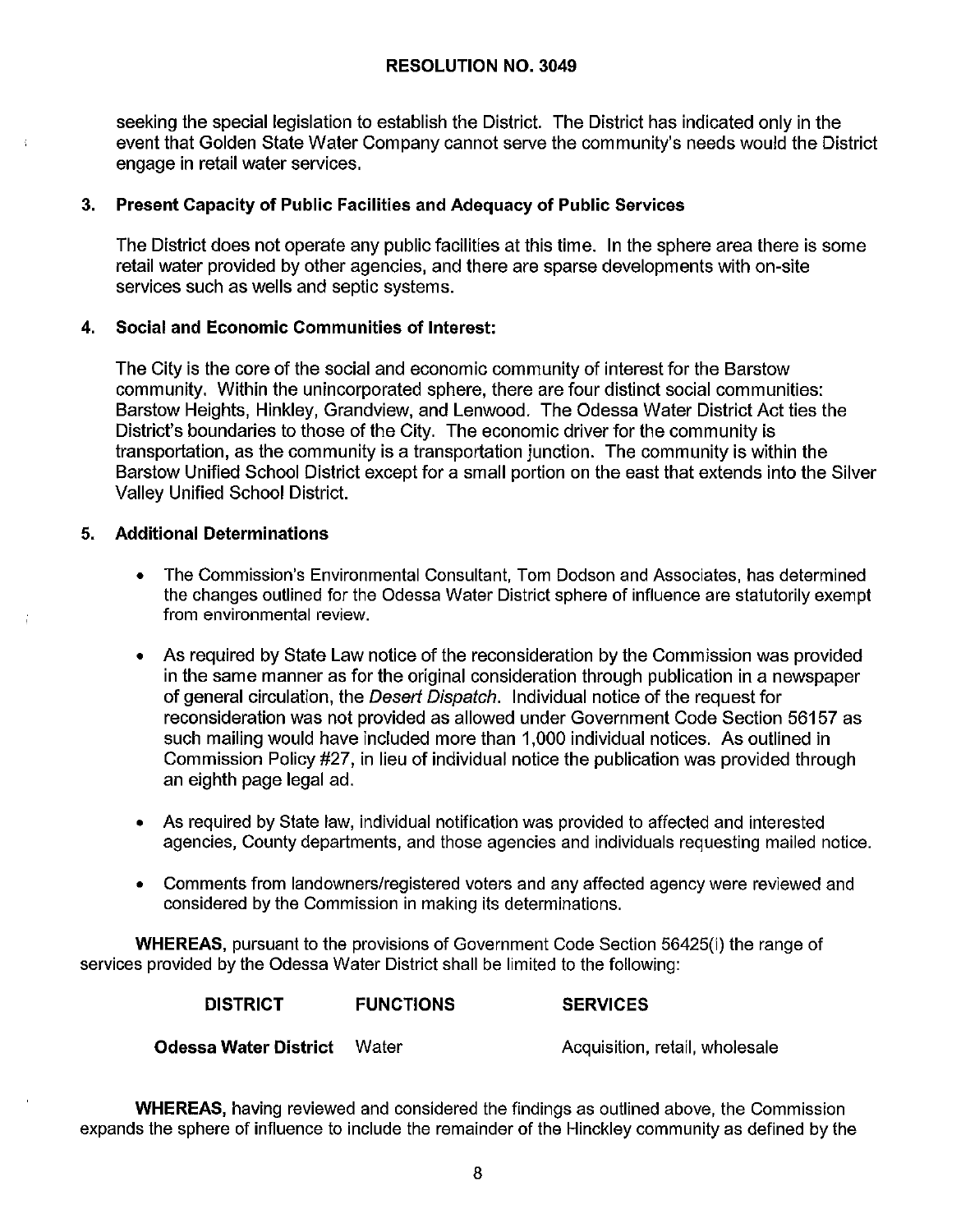boundaries of County Service Area 70 Improvement Zone W; expands the sphere to the southeast quarter of Section 12 of T09N, R01W; reduces the sphere to exclude parcel 0516-012-03; and affirms the balance of the existing sphere of influence of the Odessa Water District, and;

**NOW, THEREFORE, BE IT RESOLVED** by the Local Agency Formation Commission of the County of San Bernardino. State of California, that this Commission shall consider this to be the sphere of influence for the Odessa Water District; it being fully understood that establishment of such a sphere of influence is a policy declaration of this Commission based on existing facts and circumstances which, although not readily changed, may be subject to review and change in the event a future significant change of circumstances so warrants;

**BE IT FURTHER RESOLVED** that the Local Agency Formation Commission of the County of San Bernardino, State of California, does hereby determine that Odessa Water District shall indemnify, defend, and hold harmless the Local Agency Formation Commission of the County of San Bernardino from any legal expense, legal action, or judgment arising out of the Commission's designation of the modified sphere of influence, including any reimbursement of legal fees and costs incurred by the **Commission** 

THIS ACTION APPROVED AND ADOPTED by the Local Agency Formation Commission of the County of San Bernardino by the following vote:

| AYES:          |                       | <b>COMMISSIONERS: Cox, Curatalo, McCallon, Nuaimi, Pearson</b> |  |
|----------------|-----------------------|----------------------------------------------------------------|--|
| <b>NOES:</b>   | <b>COMMISSIONERS:</b> | None                                                           |  |
| <b>ABSENT:</b> | <b>COMMISSIONERS:</b> | <b>Biane, Mitzelfelt</b>                                       |  |
|                |                       |                                                                |  |

**STATE OF CALIFORNIA** 

\*\*\*\*\*\*\*

) ss.

**COUNTY OF SAN BERNARDINO** 

I, KATHLEEN ROLLINGS-McDONALD, Executive Officer of the Local Agency Formation Commission of the County of San Bernardino, California, do hereby certify this record to be a full, true, and correct copy of the action taken by said Commission, by vote of the members present, as the same appears in the Official Minutes of said Commission at its meeting of **February 18, 2009.** 

DATED: February 18, 2009

**EEN/ROLLINGS-McDONALD Executive Officer**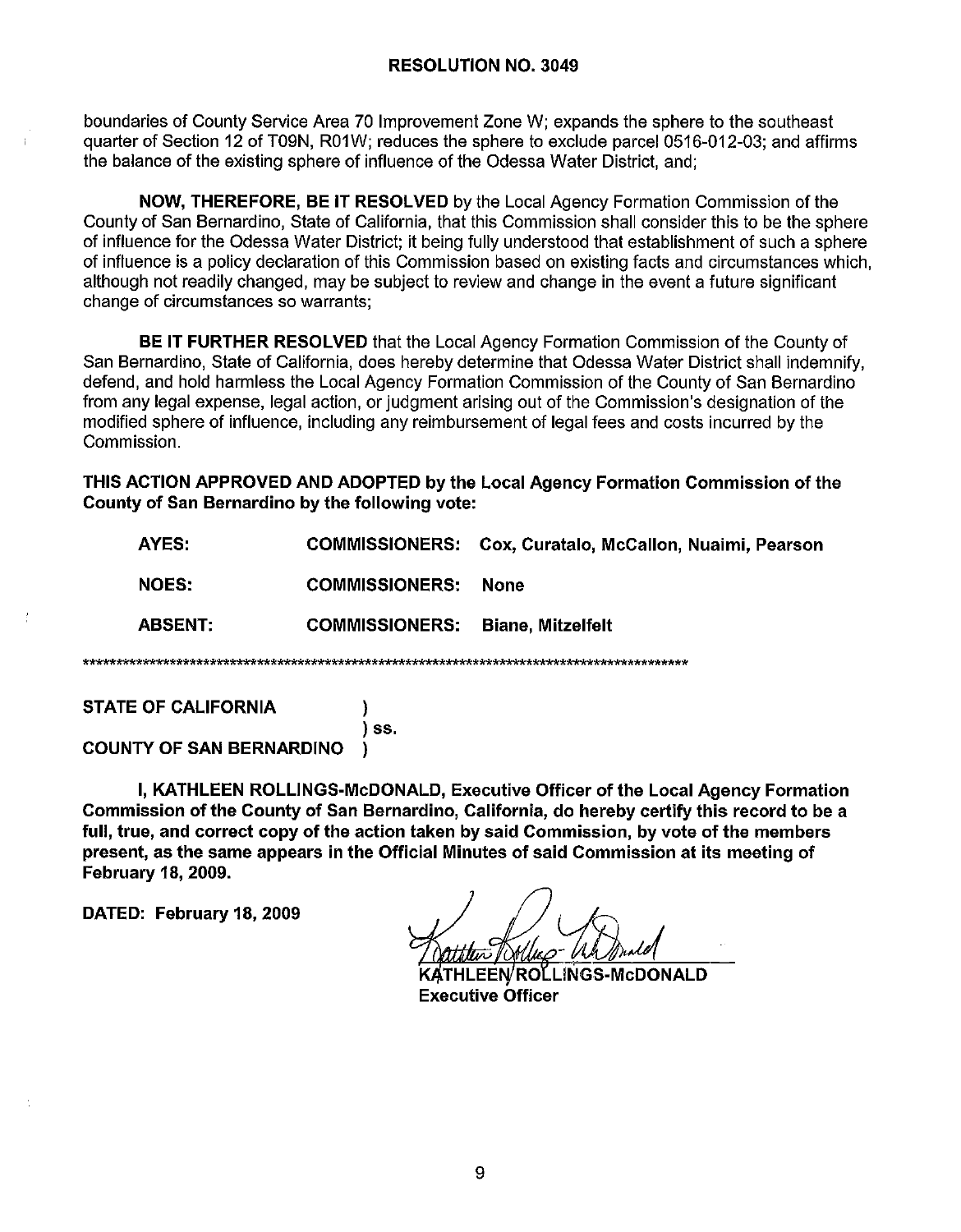